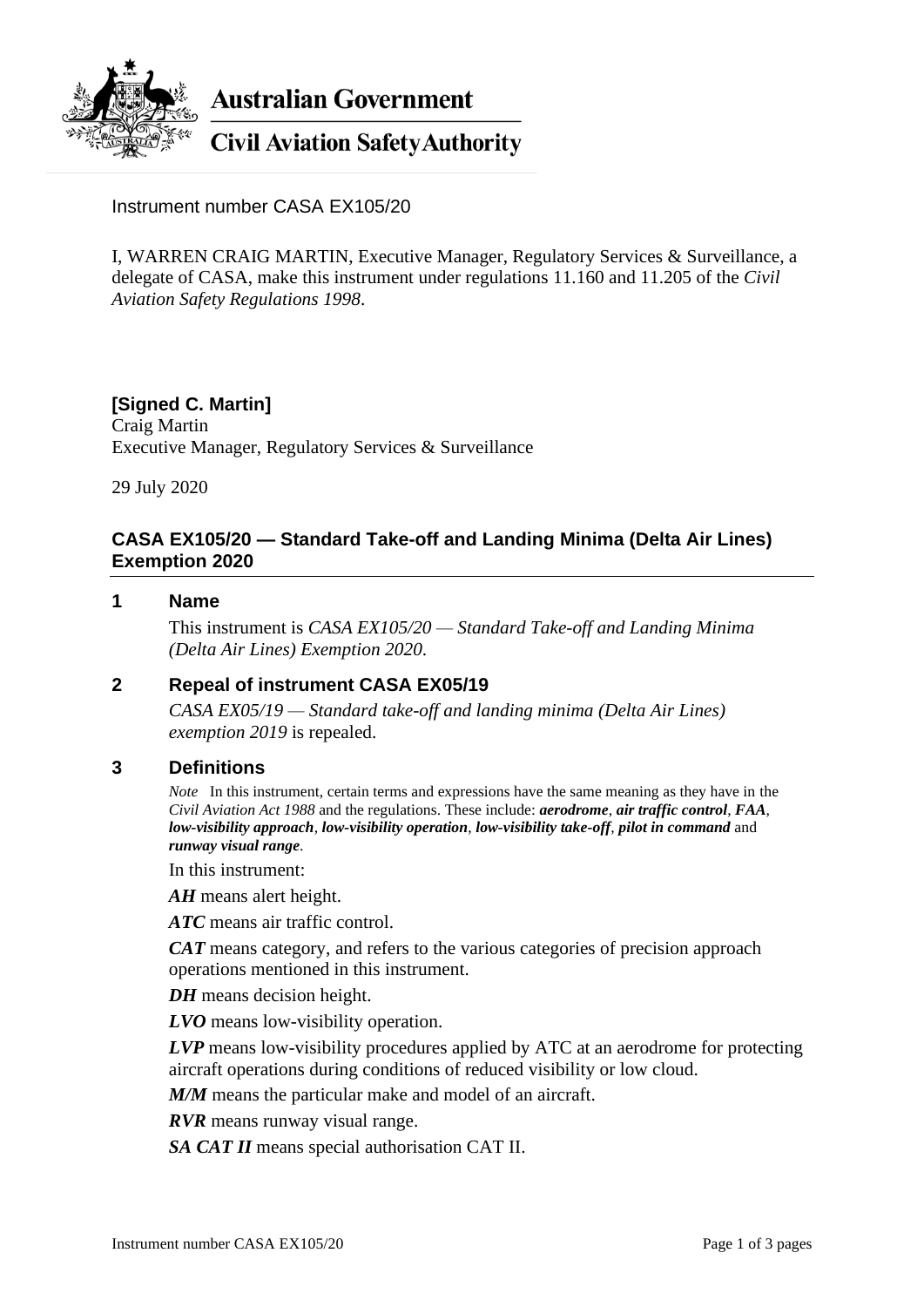# **4 Application**

This instrument applies in relation to Delta Air Lines Inc. of Atlanta GA, United States of America (the *exempted operator*), ARN 594069, if:

- (a) the exempted operator conducts a flight to or from an aerodrome in any of the following kinds of aircraft (the *aircraft*): A350-900, B777-32LR; and
- (b) ATC at the aerodrome has informed the pilot in command of the aircraft that LVP are in force.

# **5 Exemptions**

- (1) The exempted operator is exempt from compliance with subregulations 257 (3) and (4) of CAR in relation to the flight.
- (2) The pilot in command of the aircraft is exempt from compliance with subregulations 257 (3) and (4) of CAR in relation to the flight.

# **6 Conditions**

- (1) It is a condition of the exemption in subsection 5 (1) that the exempted operator ensures compliance with the requirements mentioned in subsection (3).
- (2) It is a condition of the exemption in subsection 5 (2) that the pilot in command of the aircraft ensures compliance with the requirements mentioned in subsection (3).
- (3) The requirements are:
	- (a) the aircraft must comply with the meteorological minima for LVO and associated requirements set out in Schedule 1; and
	- (b) the requirements for LVO mentioned in Schedule 2.

## **7 Repeal of this instrument**

This instrument is repealed at the end of 30 June 2023.

# **Schedule 1 Operating minima for LVO**

## **Low-visibility take-off minimum**

1 An aircraft of a kind mentioned in column 1 of Table 1 must not conduct a low-visibility take-off from the aerodrome if the reported RVR for the take-off is less than the meteorological minimum mentioned in column 2 of the Table.

#### **Table 1: Low-visibility take-off minimum**

| <b>Aircraft M/M</b>     | <b>Meteorological minimum</b> |
|-------------------------|-------------------------------|
| $\alpha$ (column 1)     | $\alpha$ (column 2)           |
| A350-900 and B777-232LR | $150 \text{ m}$               |

## **Low-visibility approach minima**

- 2 An aircraft of a kind mentioned in column 1 of Table 2, when conducting a low-visibility approach operation mentioned in column 2 of the Table for the purpose of landing the aircraft:
	- (a) has the RVR meteorological minimum mentioned in column 3 of the Table for the low-visibility approach operation; and
	- (b) must apply the DH or AH mentioned in column 4 of the Table for the low-visibility approach operation.